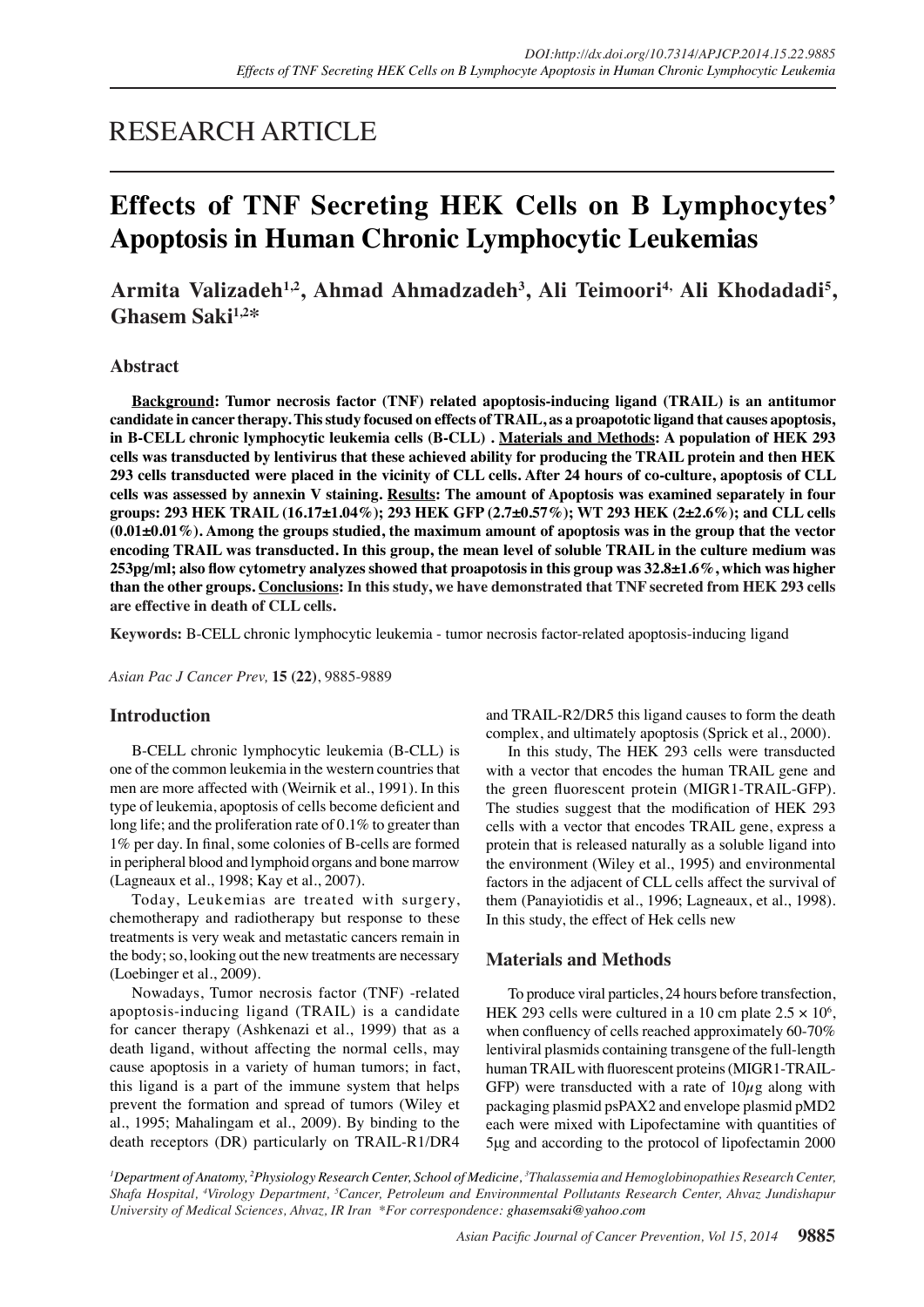#### *Armita Valizadeh et al*

(Invitrogene) were transfected into the HEK 293 cells. About 24 and 48 hours after tranfection the green points as a sign expressing GFP was observed by fluorescent inverted microscope (Olympus IX 71) and after 72 hours the supernatant containing lentivirus particles was fully collected and filtered through a 0.45μM filter and stored, in a temperature of -70°C in the refrigerator.

#### *Cell collection*

After the consent was obtained from the patients diagnosed definitely as B-CLL, 5cc of peripheral blood was drawn, Peripheral blood mononuclear cells (PBMCs) were isolated using cold ficoll with density gradient and were positive by flow cytometry markers of CD19+/CD5  $+$ /CD23 + in the cells (median: 95.0%).

For isolating B-CLL cells from other cells the magnetic bead activated cell sorting (MACS) using the B Cell Isolation Kit (B -CLL) was performed according to the protocol of the manufacturer (MiltenyiBiotec) (Seiffert et al., 2010; NwaboKamdje et al., 2012).

#### *Transduction of the HEK 293*

To transduct again the HEK 293 cells at a rate of  $35 \times$ 103 in 24-well plates in culture medium DMEM (Sigma Aldrich) with high glucose containing pyruvate and L-glutamine (GIBCO), 10% serum inactivated FBS by heat, 3.7g/L sodium bicarbonate (Sigma Aldrich), nonessential amino acid 1% (Sigma Aldrich) were cultured without antibiotics. Culture of cells was considered as a zero day. The cells were incubated in an incubator with a temperature of 37°C and 5%  $\text{CO}_2^{\text{}}$  for 24 hours. On day one i.e. 24 hours after seed, cells adhered to the floor of the container and 70% of the plate was filled by cell. At this time 200  $\mu$ l of lentiviruses (previously produced) transducted to the HEK 293 cell and incubated in an incubator 37°C and 5%  $CO_2$  for one hour. After one hour the supernatant was collected and was discarded and a perfect medium was added. In this study, four groups were considered:

(1) 293H cells that were transduced with vector coding for TRAIL (MIGR1-TRAIL-GFP)

(2) GFP vector that were transduced with GFP vector only (MIGR1- GFP)

(3) Plate seeded with 293 H(WT HEK)

(4) CLL cells were cultured alone

#### *Co-culture of CLL cells with HEK 293*

The next day (day two) the HEK 293 cells transducted by confluent monolayer were observed by fluorescent inverted microscope (Olympus IX 71) and after confirmation of GFP expression, these cells were cocultured with B-CLL cells. Before co-culture, the live CLL cells that were isolated the same time ( by a method described above) were detected using Trypan blue dye and counted by hemocytometer and in the second day were added to the studied groups in a certain proportion ( with three repeats per each group).

The ratio of HEK cells to the cancer cells was approximately 1 to 5, which ability of HEK cell transducted for the death of CLL cell was examined during 24 hours of co- culture. The amount of the TRAIL molecule in

the form of solution ligand in the culture medium was assessed in the days of two and three. In the third day the CLL cells floating in the medium were collected but the most of the CLL cells adhered strictly to the cells on the floor of the plate (HEK cells). The CLL cells were isolated with pipetting genetly and exactly by ice-cold phosphatebuffered saline (NwaboKamdje et al., 2012).

#### ELISA.

An amount (with an amount of  $100\mu$ l) of supernatant of the cell culture was removed in the second and third days and amount of the solution TRAIL in the culture medium was examined.

Samples were performed with human quantikine enzyme-linked immune sorbent assay (ELISA) kit as described by the manufacturer. Briefly, the ELISA plates were incubated with samples for one hour at  $37^{\circ}$ C, washed with wash buffer, and subsequently they were incubated with Detector antibody for one hour washed in the wash buffer. After addition of Streptavidin- HRP conjugate for 30 min, washed with wash buffer, dispense substrate and incubate in the dark for 30 minutes and colorimetric changes were measured at 450nm/630nm.

#### *Apoptotic assay*

Therefore, briefly HEK 293 cells were cultured in the 24-home plate (the day of zero). It is necessary to mention that in the fourth group only medium was added and then in the upcoming 24 hours (the first day) HEK 293 cells were transducted. On the second day after isolating the cancer cells, the co- culture with HEK 293 cells transducted and untransducted with the same ratio that was mentioned, was conducted. In the fourth group also CLL cells were cultured alone. After 24 hours of the co- culture, by collecting the cancer cells in the third day, apoptosis rate was assessed by annexin V (eBioscience) staining by fluorescence- activated cell sorting (FACS).

#### *Statistical analysis*

Data were tested using the Kruskal-Wallis and oneway analysis of variance test and Post Hoc Tukey test to compare multiple groups as well as internal comparison between multiple groups; in addition, data were analyzed using the EXELL 2010 and SPSS 19 and P value with ≤0.05 was considered statistically significant.

## **Results**

The HEK cells were transducted by lentiviruses (as described above), and these cells are capable for expressing the human TRAIL (MIGR1-TRAIL-GFP) after 24 hours. The HEK cells, which their genes were modified by TRAIL-encoding vector, are able to produce the related protein in the form of the solution ligand in the culture medium. The amount of the solution TRAIL in the culture medium in the second day in all groups, whether in a group that has been transducted (HEK TRAIL and HEK GFP) or not transducted (WT HEK, CLL), is extremely low  $(12.3\pm0.5\text{pg/ml})$ ; however, on day 3 in the HEK TRAIL group (253±25.1pg /ml) significantly increased but the rest of the group had no significant change on day 3 (Figure 1).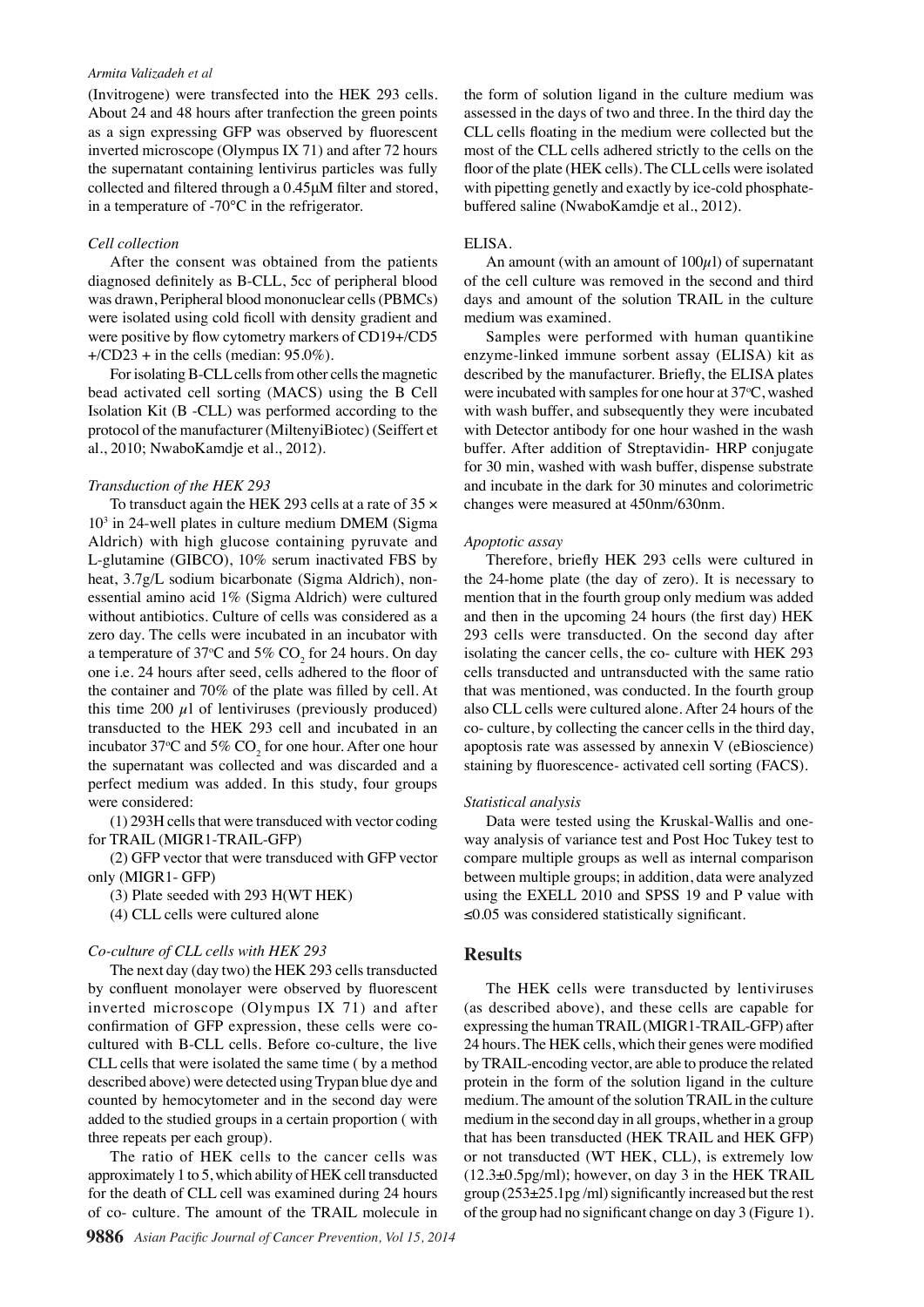When observing the HEK cells by florescent inverted microscope in the groups one and two, which were transducted by vector encoding the TRAILGFP gene, due to the GFP expression the green points were seen in these two groups that these points were in more and more specific rates (Figure 2). On the third day after collecting cancer cells the annexin V staining was used for examining the apoptosis rate in these cells. After analyzing the flow



**Figure 1. The Mean TRAIL in the Cell Culture Medium in the Different Groups During 24 hours (the Second Day) and 48 hours (the third day) After Transduction Using an ELISA kit** 



**Figure 2.** *In vitro* **Cultures of CLL Cells with WT HEK Alone (top), CLL with HEK GFP (middle), and HEK TRAIL (Bottom) Visualized by Both Phase-Contrast and GFP Filter Fluorescence Microscopy at 1:5 T:E Ratio.** Scale bar, 500 μm. The percentages of fluorescent cells at day 2 (left) are even more prominent at day3 (right)



**Figure 3. FACS Analyses of HEK TRAIL (Top, Right), HEK GFP (Top, Left), WT HEK (Bottom, Right), CLL (Bottom, Left).** FL1 (Annexin V), FL3 (PI)

| Table 1. Mean Cell Changes in Different Groups $(\%)$ |                            |                |                |      |  |  |  |
|-------------------------------------------------------|----------------------------|----------------|----------------|------|--|--|--|
| Variable                                              | Changes Cells $(x)$ $(\%)$ |                |                |      |  |  |  |
|                                                       | G1                         | G <sub>2</sub> | G <sub>3</sub> | G4   |  |  |  |
| Proapoptosis                                          | 32.8                       | 8.6            | 2.1            | 0.04 |  |  |  |
| Necrotic                                              | 29                         | 11             | 9.5            | 0.07 |  |  |  |
| Apoptotic                                             | 16.6                       | 2.6            | $\mathcal{D}$  | 0.01 |  |  |  |

\*Abbreviation: G1) HEK TRAIL group; G2) HEK GFP group;G3) WT HEK group; G4) CLLgroup

# Table 2. A Comparison between the Cellular Changes<sub>00.0</sub> **in HEK TRAIL Group with Others Groups**

| Sig<br>Mean<br>"Std.<br>Variable<br>Upper<br>Lower<br>Error"<br>Bound<br>Bound<br>Proapoptosis<br>3<br><b>HEK GFP</b><br>0.00<br>14.4<br>24.1<br>33.8<br><b>WT HEK</b><br>3<br>20.9<br>30.6<br>0.00<br>40.3<br>3<br><b>CLL</b><br>23<br>42.4<br>32.7<br>0.00<br>Necrotic<br>50.0<br>25.9<br>18<br>10<br><b>HEK GFP</b><br>0.00<br>2.4<br><b>WT HEK</b><br>27.4<br>19.5<br>2.4<br>0.00<br>11.5<br>28.9<br>20.9<br>CLL.<br>2.4<br>36.9<br>$\theta$<br>Apoptotic<br><b>HEK GFP</b><br>13.5<br>1.1<br>0.00<br>9.7<br>17.2<br>25.0<br><b>WT HEK</b><br>17.9<br>0.00<br>10.3<br>14.1<br>1.1<br>19.9<br><b>CLL</b><br>16.1<br>1.10<br>0.00<br>12.3 |  |  |  |      |
|---------------------------------------------------------------------------------------------------------------------------------------------------------------------------------------------------------------------------------------------------------------------------------------------------------------------------------------------------------------------------------------------------------------------------------------------------------------------------------------------------------------------------------------------------------------------------------------------------------------------------------------------|--|--|--|------|
|                                                                                                                                                                                                                                                                                                                                                                                                                                                                                                                                                                                                                                             |  |  |  |      |
|                                                                                                                                                                                                                                                                                                                                                                                                                                                                                                                                                                                                                                             |  |  |  | 75.0 |
|                                                                                                                                                                                                                                                                                                                                                                                                                                                                                                                                                                                                                                             |  |  |  |      |
|                                                                                                                                                                                                                                                                                                                                                                                                                                                                                                                                                                                                                                             |  |  |  |      |
|                                                                                                                                                                                                                                                                                                                                                                                                                                                                                                                                                                                                                                             |  |  |  |      |
|                                                                                                                                                                                                                                                                                                                                                                                                                                                                                                                                                                                                                                             |  |  |  |      |
|                                                                                                                                                                                                                                                                                                                                                                                                                                                                                                                                                                                                                                             |  |  |  |      |
|                                                                                                                                                                                                                                                                                                                                                                                                                                                                                                                                                                                                                                             |  |  |  |      |
|                                                                                                                                                                                                                                                                                                                                                                                                                                                                                                                                                                                                                                             |  |  |  |      |
|                                                                                                                                                                                                                                                                                                                                                                                                                                                                                                                                                                                                                                             |  |  |  |      |
|                                                                                                                                                                                                                                                                                                                                                                                                                                                                                                                                                                                                                                             |  |  |  |      |
|                                                                                                                                                                                                                                                                                                                                                                                                                                                                                                                                                                                                                                             |  |  |  |      |
|                                                                                                                                                                                                                                                                                                                                                                                                                                                                                                                                                                                                                                             |  |  |  |      |

\*Abbreviation: The mean difference is significant (p≤0.05)

#### 0 **Table 3. The Mean Proapoptosis and Apoptosis in the Homogeneous Groups**

| Variable         |      | Proapoptotic | Apoptotic |       |  |
|------------------|------|--------------|-----------|-------|--|
| <b>HEK TRAIL</b> |      | 32.83        |           | 16.16 |  |
| <b>HEK GFP</b>   | 8.66 |              | 2.60      |       |  |
| WT HEK           | 2.16 |              | 2.00      |       |  |
| <b>CLL</b>       | 0.04 |              | 0.01      |       |  |
| Sig              | 0.08 | 1.00         | 0.19      | 1.00  |  |

\*Abbreviation: Uses Harmonic Mean Sample Size=3.000

cytometry data the rate of apoptosis and proapoptosis in these groups was determined (Figure 3). PI-positive staining cells in co-culture are necrosis, cells that were positive by annexin V, were affected by proapoptosis and cancer cells that were positive by annexin V and PI, were apoptosis.

Table1 shows the mean proapoptosis and necrosis apoptosis rate in each four groups separately. As it can be seen, a considerable difference exists between the HEKTRAIL group with other groups in proapoptosis and apoptosis rate. A significant difference exists in cancer cells (p<0.05) between the HEKTRAIL group with other groups (Table 2). The results show that no significant difference exists between three groups that have not modified by TRAIL gene (Table 3).

# **Discussion**

Cancer is the main cause of death throughout the world so that during 2010 in USA 25% of the deaths in all ages is related to the cancer (1).

So, the cancer necessitates new treatments. Today lentiviruses vectors, which are prepared by an immune deficient virus, are used for gene therapy. This virus is a strong tool for providing gene to the different cells. Nowadays lentiviruses vectors are used for providing gene in the laboratory environment and in the human body. The 293THEK cells are able to produce lentiviruses vectors; in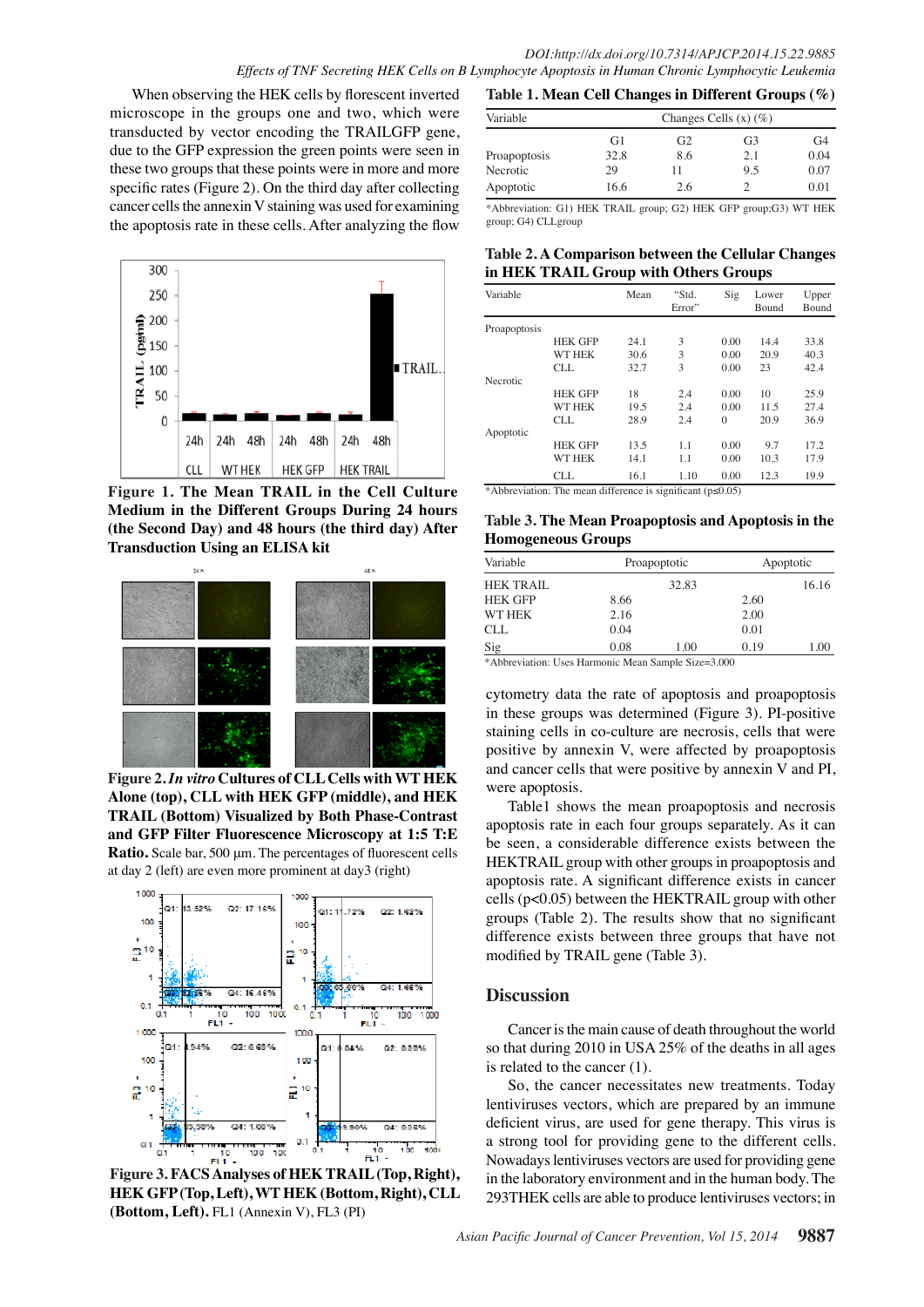### *Armita Valizadeh et al*

this study these cells have been used. By gene modification of these cells the TRALL is made and released in a soluble form. Today, Adipose-derived mesenchymal stem cells (AD-MSD) are transducted by lentiviruses and used as a constant source for producing the soluble TRAIL. The TRAIL has this feature that can be used as an antitumor factor on the tumor cells and their metastases (Loebinger et al., 2009), oral cancer (Chen et al., 2013), glioma (Kim et al., 2009), cervical carcinoma (Grisendi et al., 2010). Because it causes the death selectively only in the tumor cells not in the normal cells (Walczak et al., 1999; and Duiker et al., 2006). Recently this antitumor ligand has been used in the studies that results of all these studies show an antitumor effect of the TRAIL: oral cancer (Chen et al., 2013), glioma (Kim et al., 2009), cervical carcinoma (Grisendi et al., 2010).

Since no certain treatment exists yet for CLL disease, in this study we used TRAIL for apoptosis of CLL cells. This molecule in the form of the solution releases into the environment. On the third day, really 48 hours after transduction, the amount of this ligand in the culture medium has had a considerable increase. The past studies have reported that the secretion of TRAIL begins six hours after the transduction and its rate of the release in 12, 24 and 48 hours after the transduction is constant that it is more than 366.4pg/ml (Grisendi et al., 2010). Compared with the results of other studies, the amount of soluble TRAIL in our study is lower, which can be due to lack of virus titration; in addition, titration and the concentration of the virus by doing transduction the performance increases and more cells would be enforced to release TRAIL. In GFP Vector and other groups at all times the amount of soluble TRAIL has been the non-measurable (Grisendi G et al., 2010) but our data on average  $(12.3\pm0.5$ pg/ml) has shown perhaps all the cells release a very slight amount of the TRAIL.

In this study, the data suggest that CLL cells are sensitive to TRAIL so that even with the optical microscope it can be observed that with the passage of time more debrids will be more evident in the environment so that the flow cytometry analysis also have confirmed apoptosis of CLL cells. In this study, the cancer cells have been only 24 hours in the vicinity of the TRAIL, and among the groups, the HEK TRAIL group has had a higher proapoptosis and apoptosis. Of course, this difference can be justified due to the higher concentration of the TRAIL in the cell culture environment.

On the other hand, compared to study conducted by Cho SA et al., 2011, the low level of TRAIL effect in CLL cells against brain stem Glioma can be due to the low concentration of the TRAIL in the cell culture medium that is not enough to stimulate the cancer cell death Or it can be due to the slight time of adjacency of the cancer cells to TRAIL or a change in the ratio of the HEK cells to the cancer cells, meaning that perhaps the number of HEK cells is not enough to feed the tumor. With the increase in HEK cells compared to cancer cells cancer cells may be placed in the vicinity of more TRAIL. As can be observed in table 1, in the HEK TRAIL group the percentage of cells that are in proapoptotic phase 32.8% is higher apoptosis 16.6%. More time may be needed until the cells have

ample opportunity to enter into a phase of apoptosis.

The TRAIL can be used also in combination with effective factors in inducing the apoptosis in the treatments; thus the efficiency of TRAIL can be increased (Zhao B et al., 2011 Jiang et al., 2013; HengXu et al., 2014).

In this study, not only as an anti-proliferative effect or even as a powerful inhibitory the TRAIL ligand is able to affect on CLL cells. With consideration of the impact of TRAIL on CLL cells and due to lower durability HEK cell, in future Adipose-derived mesenchymal stem cells (AD-MSD) will be used for delivering TRAIL.

# **Acknowledgements**

We thank Razavi MH, Poorbiranvand SH, for technical assistance; Mohammadi for help with flow cytometry analysis, as well as thank Ahvaz Jundishapur University of Medical Sciences (AJUMS) to financial support.

# **References**

- Ashkenazi A, Pai RC, Fong S, et al (1999). Safety and antitumor activity of recombinant soluble Apo2 ligand. *J Clin Invest*, **104**, 155-62.
- Chen FC, Zhang F, Zhang ZJ, et al (2013). Tumor necrosis factor-α gene polymorphisms and risk of oral cancer: evidence from a meta-analysis. *Asian Pac J Cancer Prev*, **14**, 7243-9.
- Choi SA, Hwang SK, Wang KC, et al (2011). Therapeutic efficacy and safety of TRAIL producing human adipose tissue - derived mesenchymal stem cells against experimental brainstem glioma. *Neuro-Oncol*, **13**, 61- 9.
- Duiker EW, Mom CH, de Jong S, et al (2006). The clinical trail of TRAIL. *Eur J Cancer*, **42**, 2233-40.
- Grisendi G, Bussolari R, Cafarelli L, et al (2010). Adiposederived mesenchymal stem cells as stable source of tumor necrosis factor-related apoptosis-inducing ligand delivery for cancer therapy. *Cancer Res*, **70**, 3718-29.
- HengXu, Yan-Na Tian, Bo-Ying Dun, et al (2014). A Novel Monoclonal Antibody Induces Cancer Cell Apoptosis and Enhances the Activity of Chemotherapeutic Drugs. *Asian Pac J Cancer Prev*, **15**, 4423-8.
- Jiang L, Hao JL, Jin ML,et al (2013). Effect of embelin on TRAIL receptor 2 mAb-induced apoptosis of TRAIL-resistant A549 non-small cell lung cancer cells. *Asian Pac J Cancer Prev*, **14**, 6115-20.
- Kay NE, Shanafelt TD, Strege AK, et al (2007). Bone biopsy derived marrow stromalelements rescue chronic lymphocytic leukemia B-cells from spontaneous and drug induced celldeath and facilitates an "angiogeneic switch". *Leuk Res*, **31**, 899-906.
- Kim SM, Lim JY, Park SI, et al (2008). Gene therapy using TRAIL-secreting human umbilical cord blood derived mesenchymal stem cells against intracranial glioma. *Cancer Res*, **68**, 9614-23.
- Lagneaux L, Delforge A, Bron D, et al (1998). Chronic lymphocytic leukemic B cells but not normal B cells are rescued from apoptosis by contact with normal bone marrow stromal cells. *Blood*, **91**, 2387-96.
- Loebinger MR, Eddaoudi A, Davies D, et al (2009). Mesenchymal stem cell delivery of TRAIL can eliminate metastatic cancer. *Cancer Res*, **69**, 4134-42.
- Mahalingam D, Szegezdi E, Keane M, et al (2009). TRAIL receptor signalling and modulation: Are we on the right